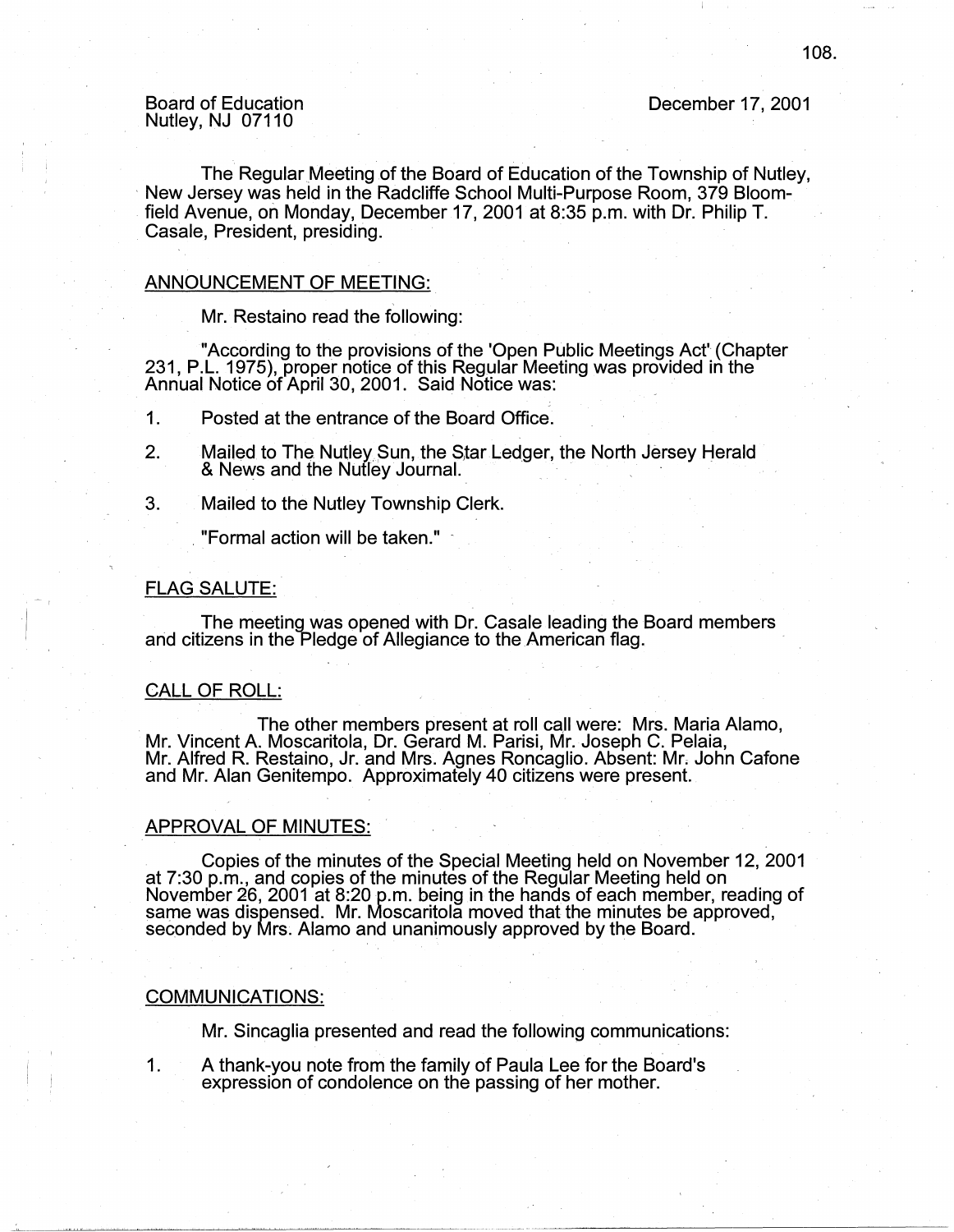- 2. A thank-you note from David Staub for the fruit basket sent by the Board during his recuperation.
- 3. A thank-you note from Jerry Parisi and family for the Board's expression of sympathy on the loss of his mother.
- 4. A letter to Dr. Casale from Jerry Del Tufo sharing his thoughts on how to market the referendum.
- 5. A notice of a variance from property owners who are within 200 feet from the school property line.

#### SECRETARY'S REPORT:

Mr. Sincaglia presented the Report of the Secretary as of November 30, .<br>2001. (See attached report.)

Mr. Restaino moved that the Board accept the Report of the Secretary, seconded by Dr. Parisi. On a roll call vote the resolution was unanimously adopted.

#### TREASURER'S REPORT:

Mr. Sincaglia presented the Report of the Treasurer of School Moneys as of November 30, 2001.

. Mr. Restaino moved that the Board accept the Report of the Treasurer of School Moneys, seconded by Mrs. Alamo. On a roll call vote the resolution was unanimously adopted.

#### SUPERINTENDENT'S REPORT:

Dr. Serafino presented and read the following report:

"Informational Items:

"Franklin Middle School Holiday Concert - Tuesday, December 18, 2001 - 7:30 p.m.

;

"Friday, December 21 - single session. Schools closed Monday, December 24, 2001 through Tuesday, January 1, 2002. Sessions will resume on Wednesday, January 2, 2002

"Articulation Day (single session) Monday, January?, 2002

"Nutley High School Financial Aid Program - January 8, 2002 -<br>7:30-9:00 p.m.

"Nutley High School Schedule Information Program - January 9,  $2002 - 7:30 - 9:00 \text{ p.m.}$ 

"Schools will be closed Monday, January 21, 2002 - Dr: Martin L. King, Jr. Dav

"Attached is the student enrollment chart as of November 30 2001"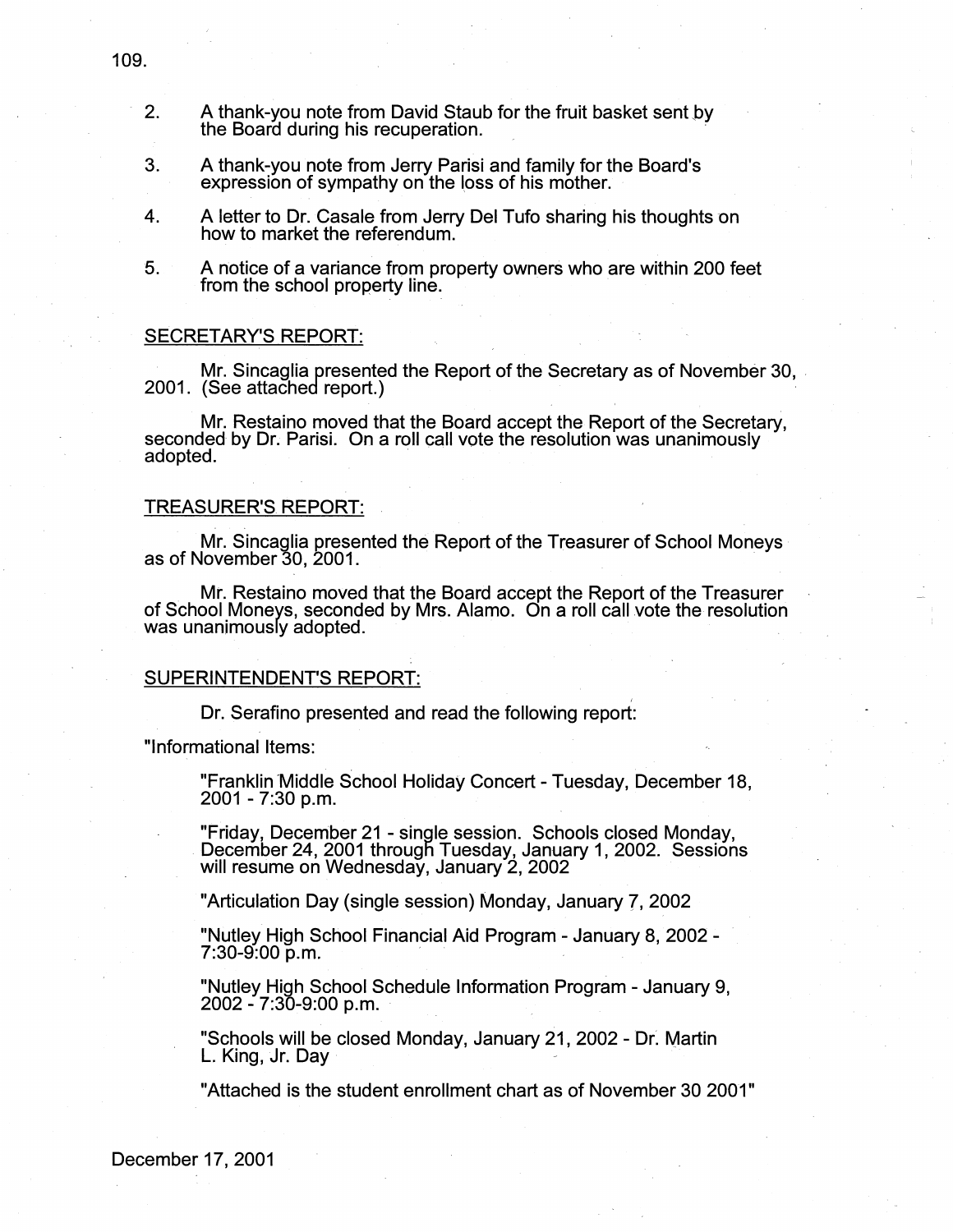## FIRE DRILL REPORT:

Fire drills held during the month of November were as follows:

| Nov. | 1.             | <b>Franklin School</b>      | $9:25$ a.m.  | 2 min. 06 secs.   |
|------|----------------|-----------------------------|--------------|-------------------|
| Nov. | 1.             | <b>Spring Garden School</b> | $9:46$ a.m.  | 1 min. 30 secs.   |
| Nov. | $\mathbf{1}$   | Yantacaw School             | $2:45$ p.m.  | 1 min. 35 secs.   |
| Nov. | $-1$           | Lincoln School              | $10:17$ a.m. | 1 min. 31 secs.   |
| Nov. | 2              | Lincoln School              | 1:45 p.m.    | 1 min. 39 secs.   |
| Nov. | 5              | <b>Franklin School</b>      | $1:29$ p.m.  | 1 min. 58 secs.   |
| Nov. | 6              | <b>Spring Garden School</b> | 2:35 p.m.    | 1 min. 40 secs.   |
| Nov. | $\overline{7}$ | Washington School           | $2:35$ p.m.  | 1 min. 34 secs.   |
| Nov. | $\overline{7}$ | Radcliffe School            | 2:37 p.m.    | 1 min. 31 secs.   |
| Nov. | 16             | Radcliffe School            | $9:14$ a.m.  | 1 min. 26 secs.   |
| Nov. | 16             | <b>Spring Garden School</b> | $2:35$ p.m.  | 1 min. 40 secs.   |
| Nov. | 20             | Yantacaw School             | $12:58$ p.m. | 1 min. 40 secs.   |
| Nov. | 21             | <b>Nutley High School</b>   | 10:38 a.m.   | $2 \text{ min}$ . |
| Nov. | 26             | <b>Washington School</b>    | $2:15$ p.m.  | 1 min. 36 secs.   |
| Nov. | - 27           | Nutley High School          | $2:00$ p.m.  | 2 min. 02 secs.   |

#### CAFETERIA REPORT:

Mr. Restaino presented"the cafeteria report as of November 30, 2001 showing a 2001/2002 budget of \$743,918.00, contractual orders to date of \$272,123.66, leaving funds available of \$471,794.34.

#### COMMITTEE REPORTS:

Mr. Pelaia indicated that the Ad hoc Committee on substance awareness met tonight and will be meeting again on January 10. He thanked Dr. Serafino and the Committee for all their efforts.

Mr. Moscaritola said that the School Safety Committee will be reactivated in the beginning of January. He said he had been in touch with individuals in the security field to give further assessments regarding issues that came forth from the Committee in the past. He noted that one of the most important things that<br>came out of that Committee was video and audio for all the schools in the district. He noted that he and Mr. Sincaglia will be meeting with cablevision to talk about the software needed to make this all feasible. Mr. Moscaritola commended Dr. Serafino for moving ahead on many issues that have fallen by the wayside for many years in this district.

Mrs. Alamo thanked the Policy Committee, Dr. Serafino and Board Attorney, Mr. Frank Vespa, for realizing the priority level of the policy dealing with emergencies and disaster preparedness. She noted that the Board wilf have a resolution (first reading) regarding that policy tonight. .

### HEARING OF CITIZENS (Resolutions Only):

None

# CERTIFICATION OF MAJOR ACCOUNT FUND STATUS:

Mrs. Alamo presented and moved the adoption of the following reso- lution, seconded by Mr. Moscaritola. On a roll call vote the resolution was unanimously adopted: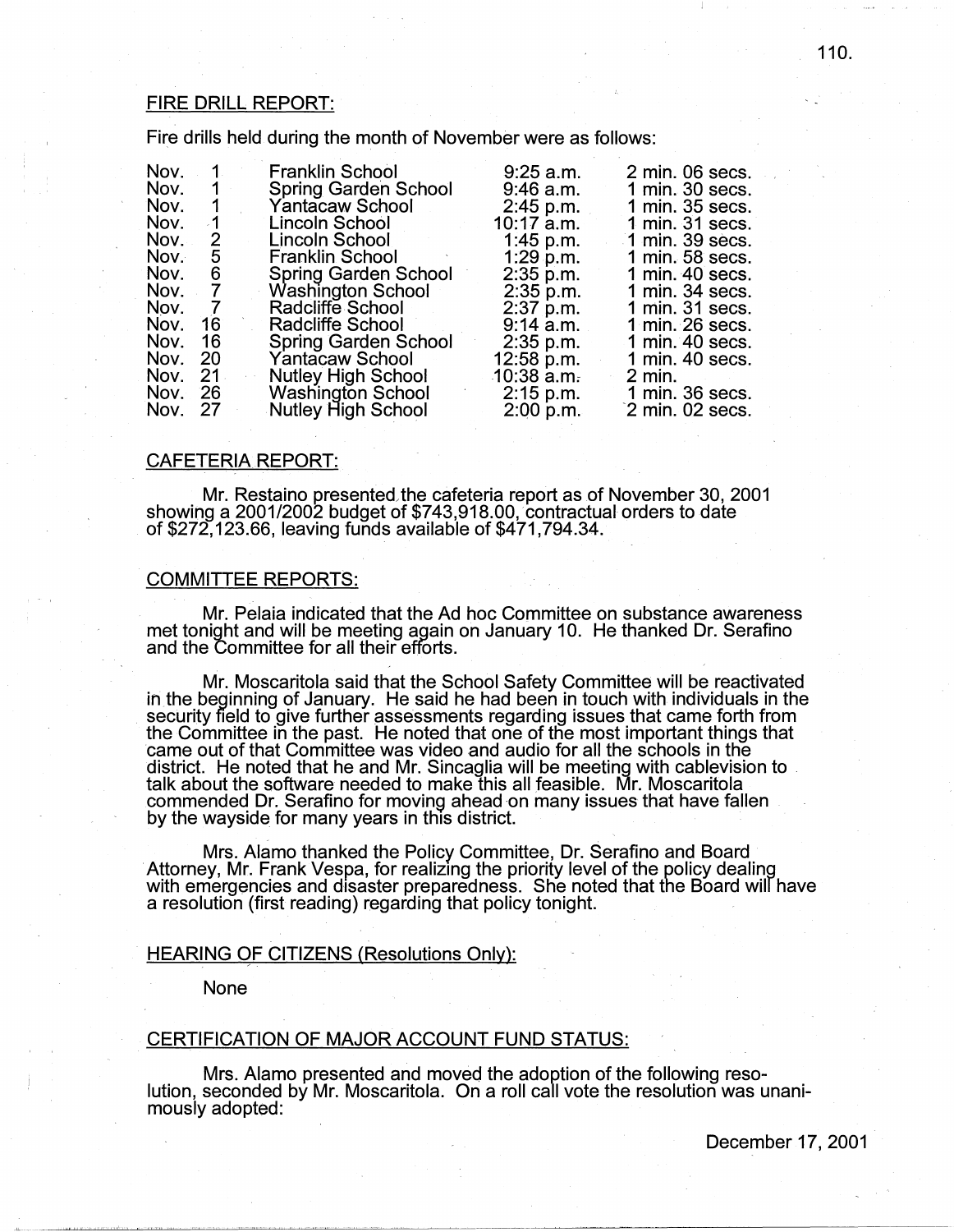BE IT RESOLVED, That, pursuant to NJAC 6:20-2.13 (e), the . Nutley Board of Education certifies that as of November 30, 2001, after review of the Secretary's monthly financial report (Appropriations section) and upon consultation with the appropriate district officials, to the best of its knowledge no major account or fund has been overexpended in violation of NJAC 6:20-2.13(b) and that sufficient funds are available to meet the district's financial obligations for the remainder of the fiscal year. (Major accounts are General Fund and Debt Service.)

### BILLS AND MANDATORY PAYMENTS:

. Mrs. Alamo presented and moved the adoption of the following reso- lution, seconded by Mr. Moscaritola. On a roll call vote the resolution was unanimously adopted:

BE IT RESOLVED, That the Board of Education authorizes the payment of bills and mandatory payments in the total amount of \$3,740,028.54 as per the attached Schedule A which have been audited by the Business Office.

#### REQUESTS FOR USE OF SCHOOL BUILDINGS AND GROUNDS:

Mrs. Alamo presented and moved the adoption of the following reso- lution, seconded by Mr. Moscaritola. On a roll call vote the resolution was unanimously adopted:

BE IT RESOLVED, That the Board of Education approves the requests for the use of school buildings and grounds (Schedule B), provided they conform to the rules and regulations set by the Board of Education. .

### RETIREMENT - Teacher: Mary M. Austin

Mr. Restaino presented and moved the adoption of the following resolution, seconded by Mrs. Roncaglio .. On a roll call vote the resolution was unanimously adopted:

BE IT RESOLVED, That the Board of Education accepts the retirement of Mary M. Austin, librarian, effective June 30, 2002.

#### RETIREMENT - Custodian: Carmela Pellegrino

Mr. Restaino presented and moved the adoption of the following reso-<br>· lution, seconded by Mrs. Roncaglio. On a roll call vote the resolution was unanimously adopted:

BE IT RESOLVED, That the Board of Education accepts the retirement of Carmela Pellegrino, custodian, effective January 1, **2002.** <sup>I</sup>

### RESIGNATION - Secretary: Tina Hopkins

Mr. Restaino presented and moved the adoption of the following reso- lution, seconded by Mrs. Roncaglio. On a roll call vote the resolution was unani-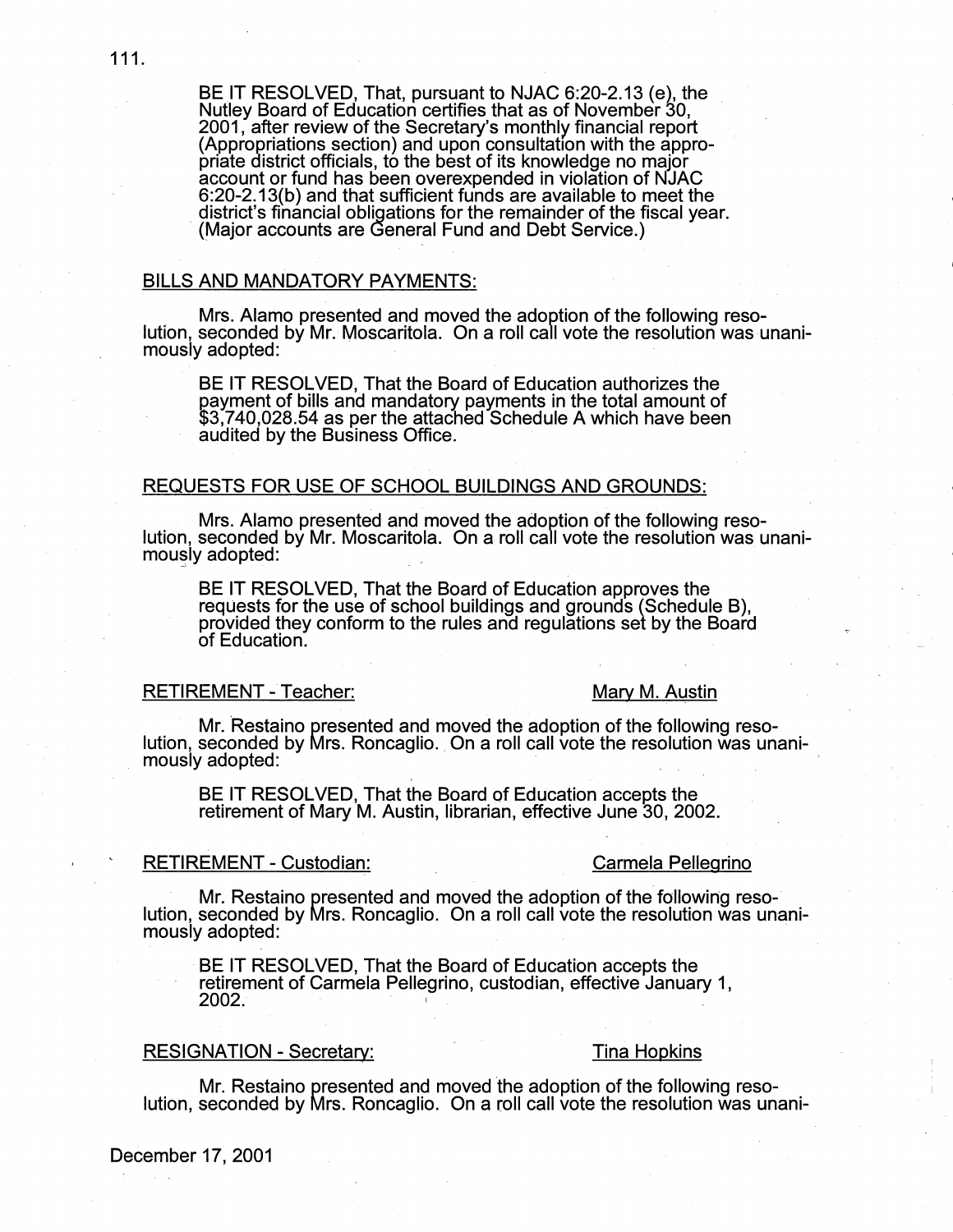### mously adopted:

BE IT RESOLVED, That the Board of Education accepts the resignation of Tina Hopkins, secretary, effective January 1, 2002, pursuant to the terms of the settlement agreement and release dated December 10, 2001..

### RESIGNATION - Athletic: Richard J. Noonan

. Mr. Moscaritola presented and moved the adoption of the following reso- lution, seconded by Mrs. Alamo. On a roll call vote the resolution was unanimously adopted:

BE IT RESOLVED, That the Board of Education accepts the. resignation of Richard J. Noonan as assistant football coach.

#### APPOINTMENT - Professional Staff: Joanne Tibaldo

Mr. Moscaritola presented and moved the adoption of the following reso- lution, seconded by Mrs. Alamo. On a roll call vote the resolution was unanimously adopted:

BE IT RESOLVED, That the Board of Education appoints Joanne Tibaldo as a teacher for the 2001/2002 school year, effective January 1, 2002 at the annual salary of \$37,015, B.A. - 6, in accordance with the 2001/2002 Teachers' Salary Guide.

### APPOINTMENT- Professional Staff: Lorraine Rubinstein

Mr. Moscaritola presented and moved the adoption of the following reso- lution, seconded by Mrs. Alamo. On a roll call vote the resolution was unanimously adopted:

BE IT RESOLVED, That the Board of Education appoints Lorraine Rubinstein as a teacher for the 2001/2002 school year, effective January 1, 2002 at the annual salary of \$19,474, B.A. - 7 (p/t.5), in accordance with the 2001/2002 Teachers' Salary Guide.

BE IT FURTHER RESOLVED, That the Board approves the.<br>. application for emergent hiring as per the state criminal review procedure.

#### APPOINTMENT - Part-Time Aide: Maria Grace Souza

Dr. Parisi presented and moved the adoption of the following reso- lution, seconded by Mrs. Roncaglio. On a roll call vote the resolution was unanimously adopted:

BE IT RESOLVED, That the Board of Education appoints Maria Grace<br>Souza as a part-time school aide, for the 2001/2002 school year, effective December 18, 2001, at the hourly rate of \$11.44, Step 1, in accordance with the hourly rate established by the Board of Education.

BE IT FURTHER RESOLVED, That the Board approves the application for emergent hiring as per the state criminal review procedure.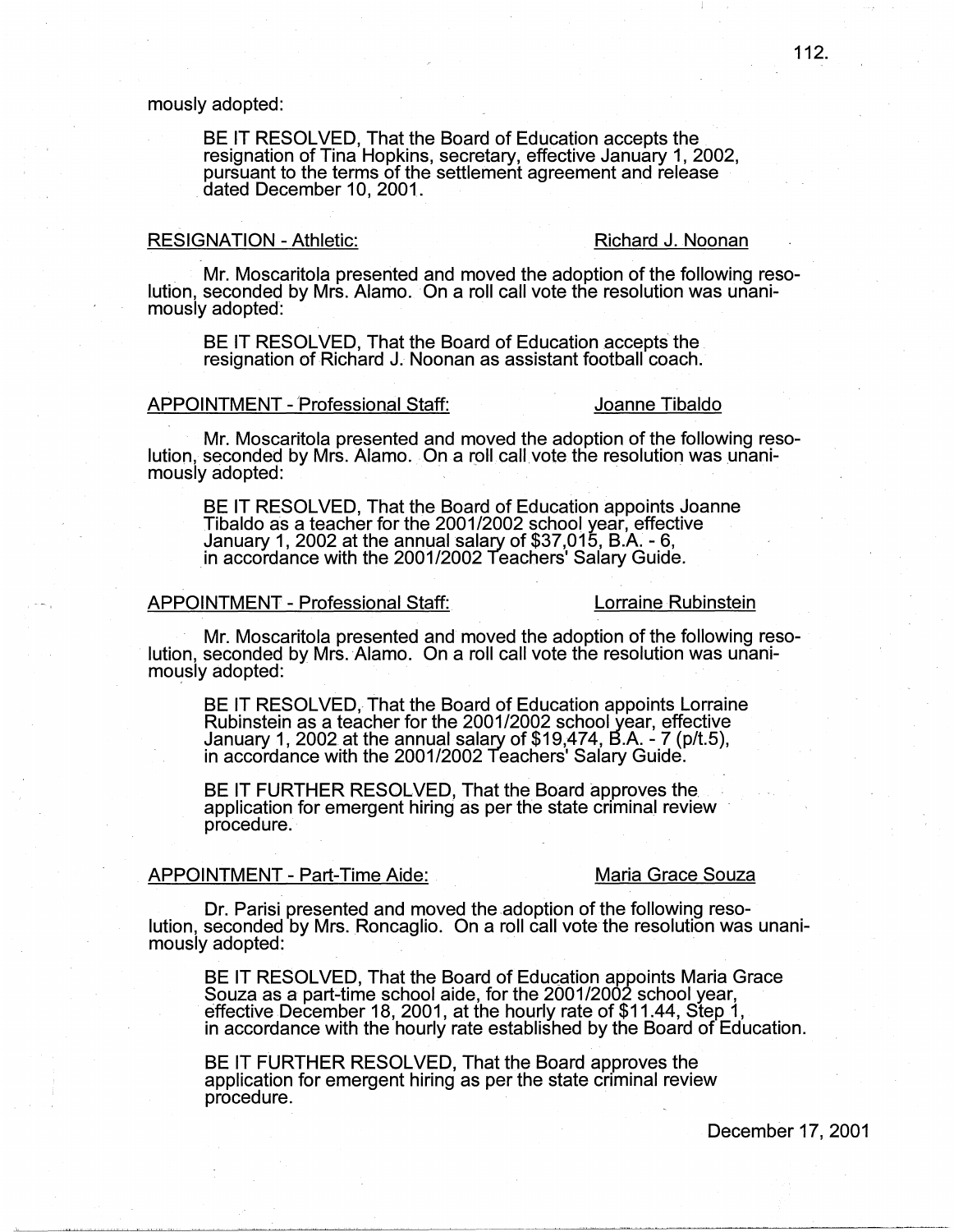#### APPOINTMENTS - Nutley Board of Education School Age Extended Day Child Care Program Employees:

Dr. Parisi presented and moved the adoption of the following reso- . lution, seconded by Mrs. Roncaglio. On a roll call vote the resolution was adopted with Mrs. Alamo, Mr. Moscaritola, Dr. Parisi, Mr. Pelaia, Mrs. Roncaglio<br>and Dr. Casale voting aye and Mr. Restaino voting nay:

BE IT RESOLVED, That the Board of Education approves the appointments of the Nutley Board of Education School Age Extended Day Child Care Program Employees listed on the attached Schedule D, effective January 1, 2002, for the 2001/2002 school year, at the salaries indicated.

BE IT FURTHER RESOLVED, That the Board approves the application for emergent hiring as per the state criminal review procedure.

### APPOINTMENTS - Teacher Substitutes:

Dr. Parisi presented and moved the adoption of the following reso- lution, seconded by Mrs. Roncaglio. On a roll call vote the resolution was unanimously adopted:

BE IT RESOLVED, That the teacher substitutes listed on the attached Schedule C be approved for the 2001/2002 school year.

#### **APPOINTMENTS.: Substitute:**

Mr. Pelaia presented and moved the adoption of the following reso- lution, seconded by Mr. Moscaritola. On a roll call vote the resolution was unanimously adopted:

BE IT RESOLVED, That the following substitute be approved for the 2001/2002 school year:

#### School Aide

#### **Maureen Margo**

#### EXTRA COMPENSATION:

Mr. Pelaia presented and moved the adoption of the following reso-<br>lution, seconded by Mr. Moscaritola. On a roll call vote the resolution was unanimously adopted:

BE IT RESOLVED, That the following personnel be paid extra compensation in the amounts indicated-for services rendered:

SAT Review Classes - October 27, November 3 and December 1, 2001:

Leann Martin

#### $$267.20$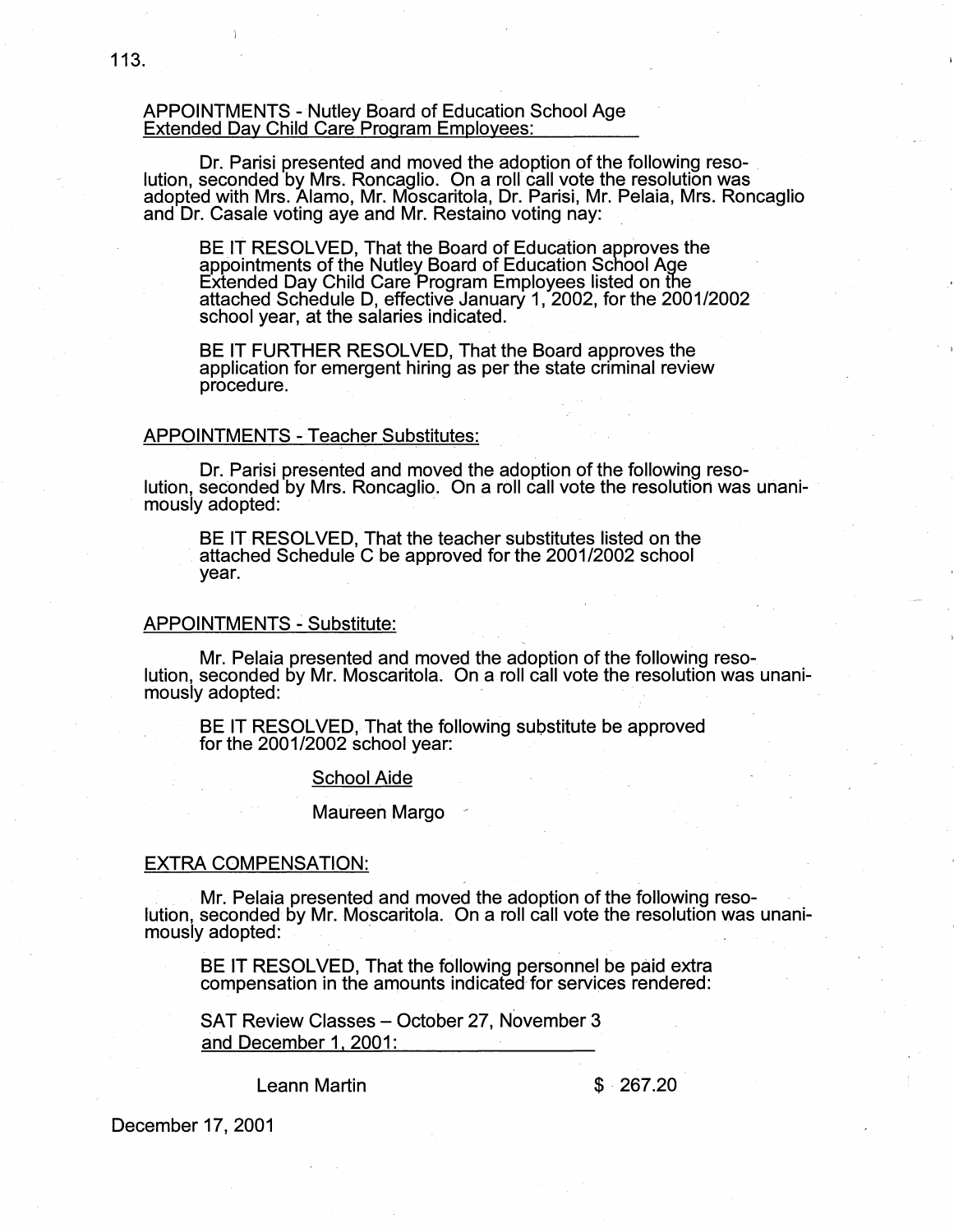| and December 1, 2001 (contd):                                                                                                                                                                                                                                                                         |              |                                                                                                                                                             |
|-------------------------------------------------------------------------------------------------------------------------------------------------------------------------------------------------------------------------------------------------------------------------------------------------------|--------------|-------------------------------------------------------------------------------------------------------------------------------------------------------------|
| <b>Walter King</b><br><b>David Sorensen</b>                                                                                                                                                                                                                                                           |              | 400.80<br><u>133.60</u>                                                                                                                                     |
|                                                                                                                                                                                                                                                                                                       | Total        | \$<br>801.60                                                                                                                                                |
| Health Dynamics Classes - December, 2001:                                                                                                                                                                                                                                                             |              |                                                                                                                                                             |
| <b>Rose Cioffi</b>                                                                                                                                                                                                                                                                                    | <b>Total</b> | \$250.00                                                                                                                                                    |
| <b>CPR Training - November 15, 2001</b>                                                                                                                                                                                                                                                               |              |                                                                                                                                                             |
| <b>Katherine Flannery</b>                                                                                                                                                                                                                                                                             | Total        | \$108.75                                                                                                                                                    |
| PAT Committee - November 20, 2001                                                                                                                                                                                                                                                                     |              |                                                                                                                                                             |
| Suzanne Hagert<br>Rebecca Olivo                                                                                                                                                                                                                                                                       |              | \$50.10<br>50.10                                                                                                                                            |
|                                                                                                                                                                                                                                                                                                       | Total        | \$100.20                                                                                                                                                    |
| Compositional Writing - NLAT Review -<br>Grades 1-8 - November 3, 2001:                                                                                                                                                                                                                               |              |                                                                                                                                                             |
| <b>Rita Alfaro</b><br><b>Grayce Berk</b><br>Dianne DeRosa<br>Linda Gilroy<br><b>Patricia Griffin</b><br>Kathryn Koribanick<br>Lesslie Licameli<br>Joan Lightfoot<br>Valerie Martin<br><b>Beverly Masullo</b><br><b>Carol Perrone</b><br><b>Gail Reilly</b><br><b>Lorraine Restel</b><br>Deborah Schop |              | \$<br>133.60<br>133.60<br>186.52<br>133.60<br>133.60<br>\$<br>133.60<br>133.60<br>133.60<br>133.60<br>133.60<br>133.60<br>133.60<br>133.60<br><u>133.60</u> |
|                                                                                                                                                                                                                                                                                                       | Total        | \$1,923.32                                                                                                                                                  |
| Guidance Program Review - Grades K-8 -<br>November 3, 2001:                                                                                                                                                                                                                                           |              |                                                                                                                                                             |
| Joseph Cappello<br><b>James Cummings</b>                                                                                                                                                                                                                                                              |              | \$<br>50.10<br>65.14                                                                                                                                        |

SAT Review Classes - October 27, November 3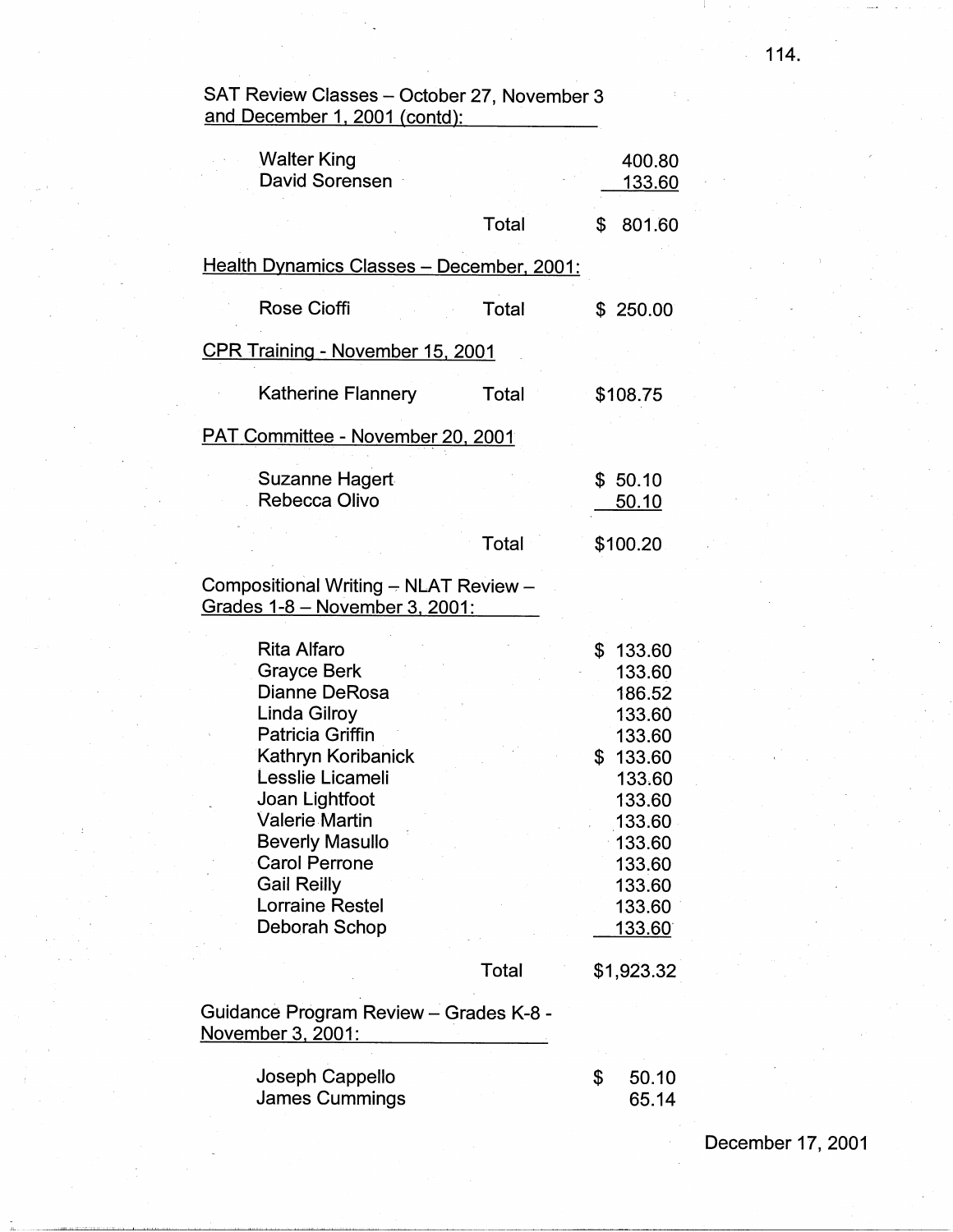Guidance Program Review - Grades K-8 -November 3, 2001: (contd):

| Doreen Holland                |       | 50.10          |
|-------------------------------|-------|----------------|
| Gail Kahn<br>Marietta O'Brien |       | 50.10<br>50.10 |
| <b>Mary Fran Simmons</b>      |       | 50.10          |
| Joyce Wood                    |       | 50.10          |
|                               | Total | $-365.74$      |

Language Arts/Mathematics Basic Skills Curriculum Review Grades 1-8 - November 3, 2001:

| Lottie Alama<br>Deborah Caputo<br>Kelli Cerniglia<br><b>Dolores Contreras</b><br>Mariana Francioso<br>Cheryl Kozyra<br>Cynthia Lynch<br><b>Lynn Mosior</b><br><b>Heather Peluso</b><br>Mary Pontrella<br>Joanne Tibaldo<br>Jenifer Wilson |       | S | 133.60<br>133.60<br>133.60<br>133.60<br>186.52<br>133.60<br>133.60<br>133.60<br>133.60<br>133.60<br>133.60<br>133.60 |
|-------------------------------------------------------------------------------------------------------------------------------------------------------------------------------------------------------------------------------------------|-------|---|----------------------------------------------------------------------------------------------------------------------|
|                                                                                                                                                                                                                                           | Total |   | \$1,656.12                                                                                                           |

Mathematics Basic Skills Curriculum Review - Grades 9-12 - November 3, 2001:

| Jennifer Ambrose<br><b>Susan Casale</b> |       | 133.60<br>133.60 |
|-----------------------------------------|-------|------------------|
| Toby D'Ambola<br>Susan Gesumaria        |       | 186.52<br>133.60 |
| <b>Leann Martin</b>                     |       | 133.60           |
|                                         |       |                  |
|                                         | Total | 720.92           |
| CAT Payroll - Fall, 2001:               |       |                  |

| Amelia Cerisano       | \$1,486.30 |
|-----------------------|------------|
| <b>Tracy Eagan</b>    | 1,469.60   |
| Nicole Groninger      | 1,444.55   |
| Susan Hagert          | 1,469.60   |
| <b>Barbara Hirsch</b> | 2,019.50   |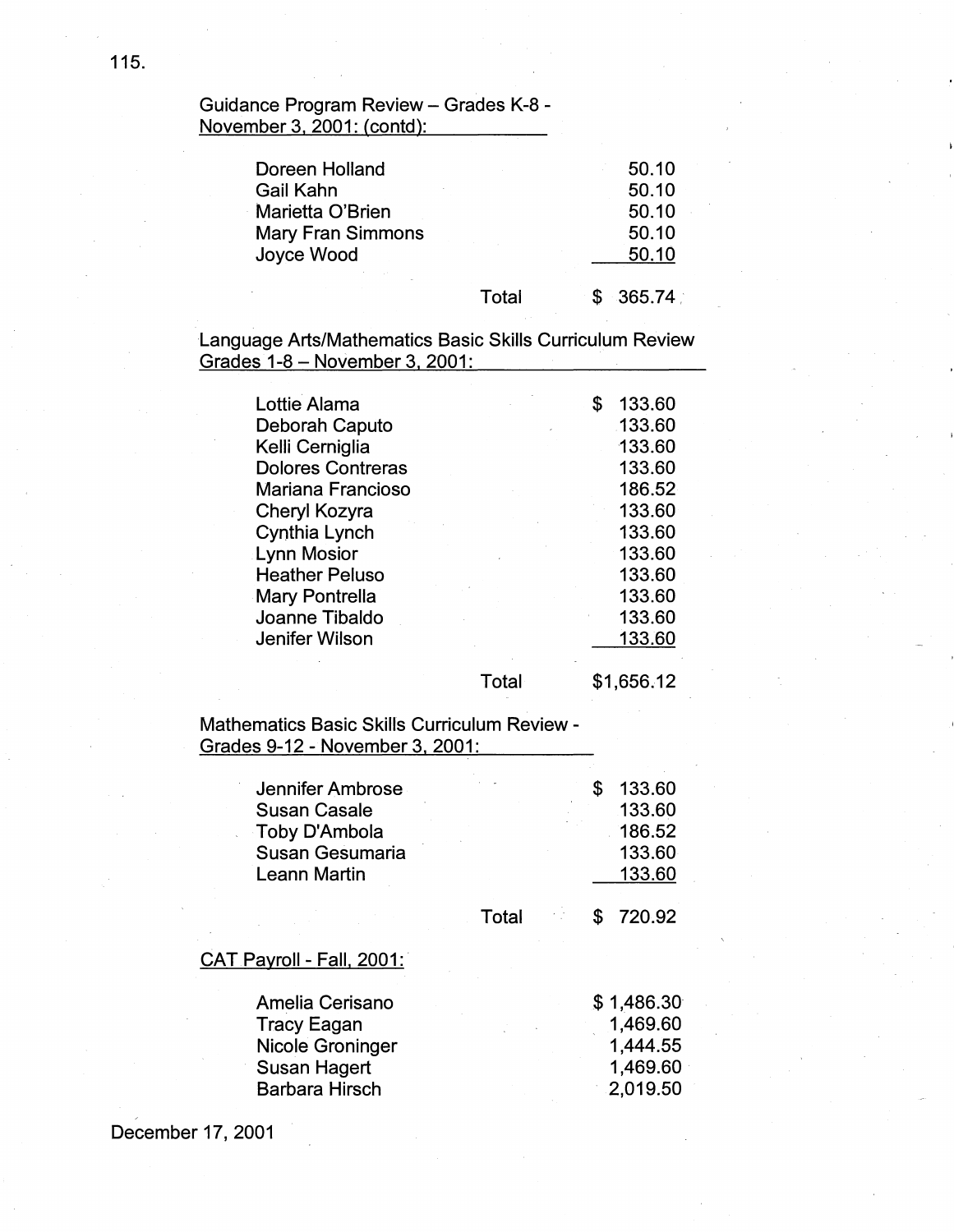# CAT Payroll - Fall, 2001 (contd):

| Eleni Koukoularis          | 1,720.10 |
|----------------------------|----------|
| <b>Christopher Masullo</b> | 1,469.60 |
| Denise Mazza               | 1,720.10 |
| Dennis Pandolfi            | 1,503.00 |
| Rosann Rizzuto             | 1,469.60 |
| Louis SanGiovanni          | 1,553.10 |
| Janice Schoem              | 1,536.40 |
| <b>Jill Sorensen</b>       | 1,336.00 |
| Maria Strumolo             | 1,469.60 |
| Robert Topolski, Jr.       | 1,720.10 |
| Robert Topolski, Sr.       | 1,720.10 |
| <b>Michael Viteritto</b>   | 1,469.60 |
| Veronica Zoltowski         | 1,503.00 |

Substitutes:

| Karen SanGiovanni | 133.60 |
|-------------------|--------|
| Cheryl Kozyra     | 133.60 |

Total \$28,347.05

# Central Detention Coverage - November, 2001:

| AnneMarie Kowalski       |       | \$289.60 |
|--------------------------|-------|----------|
| <b>Leann Martin</b>      |       | 36.20    |
| <b>Franklin School</b>   |       |          |
| Joseph Cappello          |       | 72.40    |
| <b>Christopher Chern</b> |       | 18.10    |
| Thomas Grant             |       | 72.40    |
| Gina Marie Masino        |       | 18.10    |
| <b>Lawrence Mitschow</b> |       | 18.10    |
| <b>Becky Pandolfi</b>    |       | 36.20    |
| LuAnn Zullo              |       | 18.10    |
|                          | Total | \$579.20 |

Winter Sports Physical Examinations - November 7 and 14, 2001:

Rose Cioffi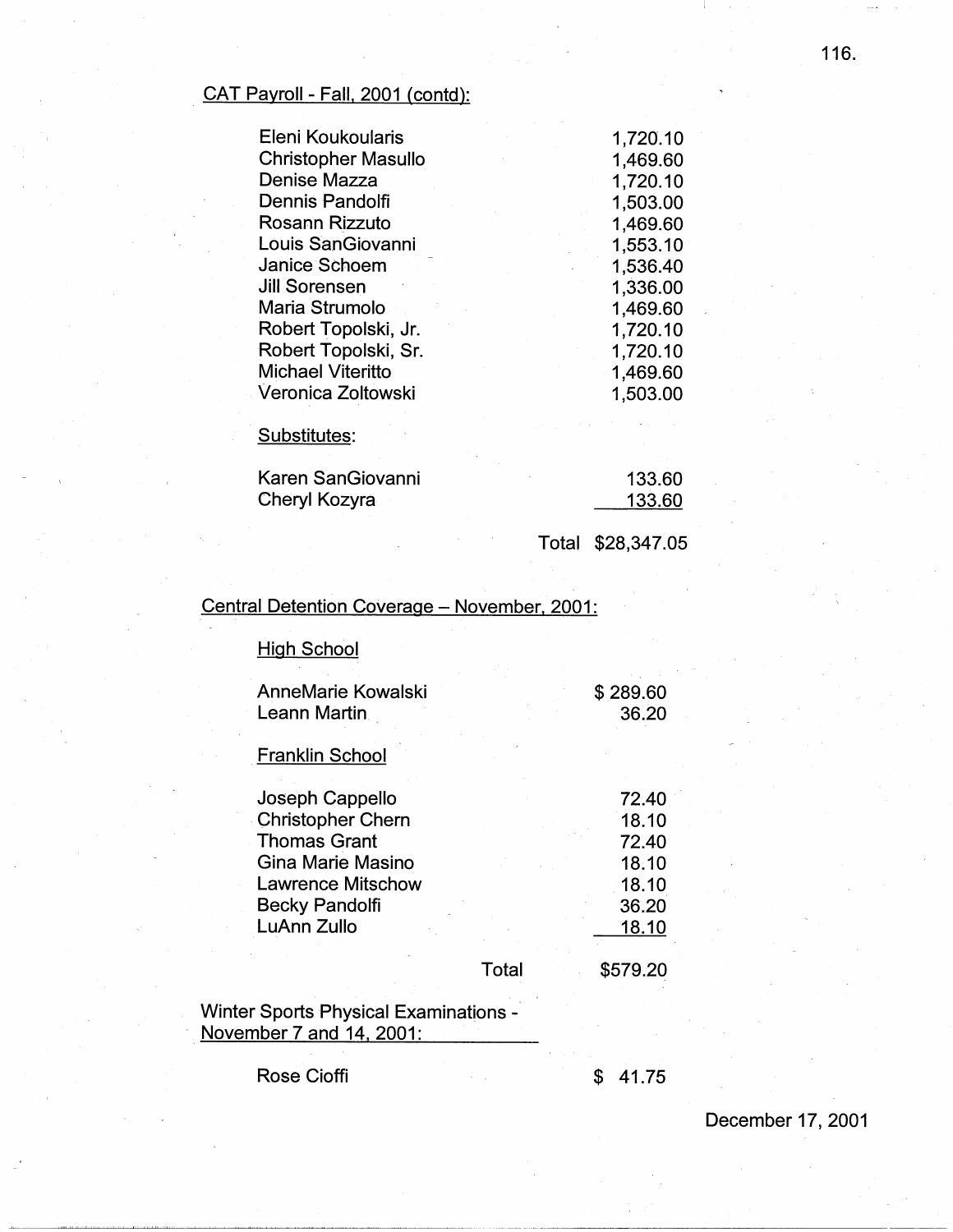# Winter Sports Physical Examinations - November 7 and 14, 2001 (contd):

| <b>Nicole Errante</b>     | 108.55 |
|---------------------------|--------|
| <b>Katherine Flannery</b> | 83.50  |
| Denise Norton             | 58.45  |
| <b>Eric Puzio</b>         | 150.30 |
|                           |        |

\$ 442.55

Saturday Morning Suspensions - November, 2001

High School

| <b>AnneMarie Kowalski</b><br>Eric Puzio |       | 75.66<br>75.66 |  |
|-----------------------------------------|-------|----------------|--|
|                                         | Total | \$151.32       |  |

| Intramurals - September 25 - November 28, 2001 |  |                  |
|------------------------------------------------|--|------------------|
| Jennifer Citarella<br>Luann Zullo              |  | 233.01<br>181.23 |
|                                                |  | Total \$414.24   |

### LONGEVITY PAY:

Mr. Pelaia presented and moved the adoption of the following resolution, seconded by Mr. Moscaritola. On a roll call vote the resolution was unanimously adopted:

BE IT RESOLVED, That the following longevity payments be authorized:

Name Amount

Lisa Maniscalco \$ 840.00 Eff. Jan. 1, 2002 (15 yrs.)

#### TUITION REIMBURSEMENT:

· Mr. Restaino presented and moved the adoption of the following reso- lution, seconded by Mr. Pelaia. On a roll call vote the resolution was unanimously adopted: .

BE IT RESOLVED, That, in accordance with existing employment agreements, the following receives reimbursement for tuition expenses:

| Name          | Amount   |
|---------------|----------|
| Mary A. Pagna | \$450.00 |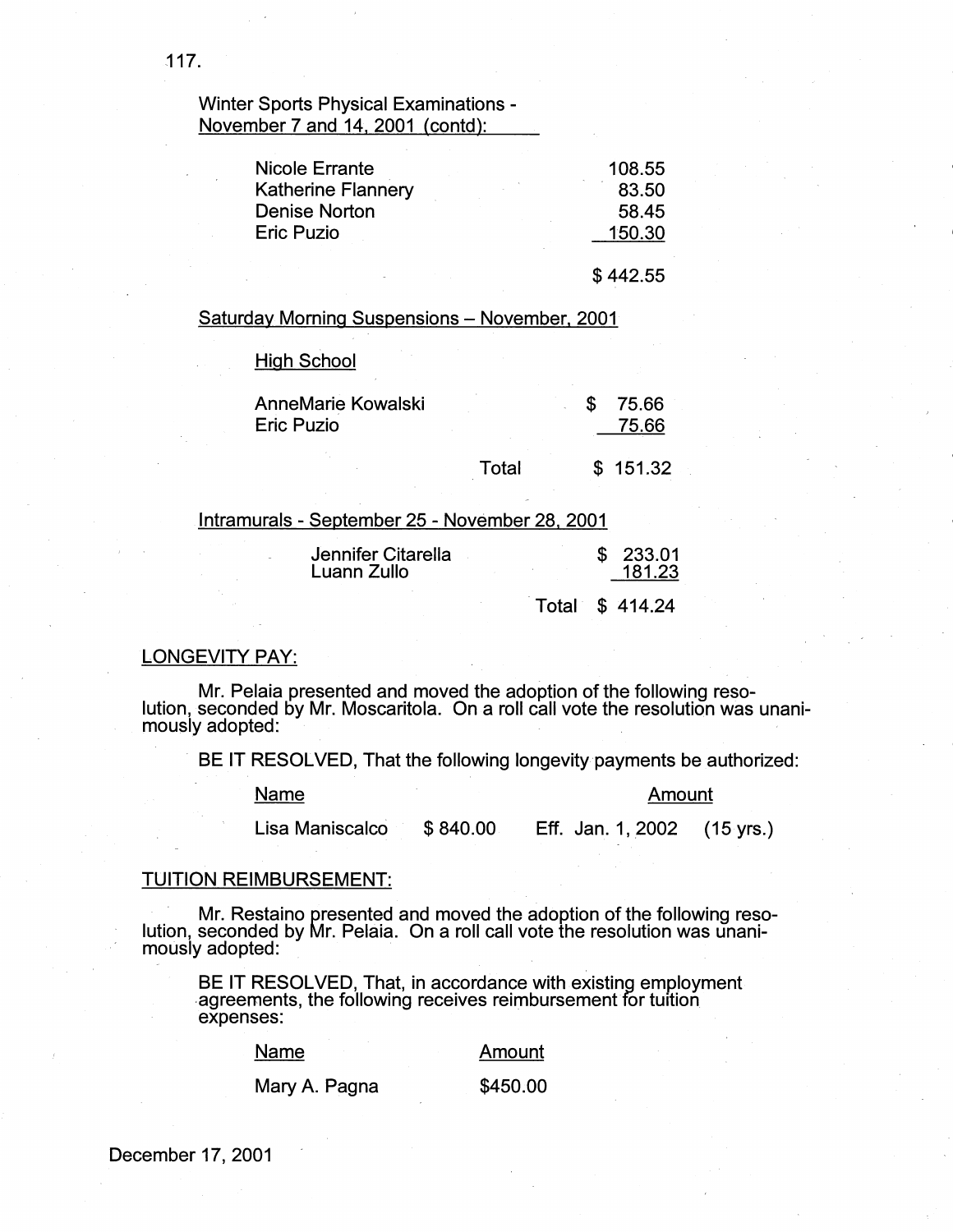#### TRANSFER OF FUNDS:  $\overline{\phantom{a}}$

Mr. Restaino presented and moved the adoption of the following resolution, seconded by Mr. Pelaia. On a roll call vote the resolution was unanimously adopted:

BE IT RESOLVED, That transfers in the 2001/2002 General Fund Budget be confirmed as follows:

#### From

| Account 12-402-100-730 | 4.000<br>5.000<br>600<br>23,003<br>4.500<br>900 | Account 11-213-100-640<br>Account 11-999-100-566<br>Account 11-999-222-100<br>Account 11-999-290-330<br>Account 12-140-100-730 | 600<br>32,500<br>400<br>4.500 |
|------------------------|-------------------------------------------------|--------------------------------------------------------------------------------------------------------------------------------|-------------------------------|
|                        |                                                 |                                                                                                                                |                               |

\$ 38,003 \$ 38,003

### ACCEPTANCE OF NOTICE OF ADDITIONAL FUNDING - Chapter 193 - 2001/2002 School Year:

Mr. Restaino presented and moved the adoption of the following resolution, seconded byMr. Pelaia. On a roll call vote the resolution was unanimously adopted:

BE IT RESOLVED, That the Board of Education accepts notice of additional funding for Chapter 193 in the amount of \$5,099 for the 2001/2002 school year.

# DEPOSITORY OF HIGH SCHOOL ACCOUNT:

. Mrs. Roncaglio presented and moved the adoption of the following resolution, seconded by Mr. Restaino. On a roll call vote the resolution was unanimously adopted:

BE IT RESOLVED, That the Franklin Bank be designated as the official depository for the Nutley High School Account effective December 18, 2001, and

BE IT FURTHER RESOLVED, That the following individuals be authorized to sign checks drawn on this account:

#### Joseph Zarra or Gregory Catrambone

and

#### Jacqueline Camelia

### ADOPTION OF POLICY (First Reading):

Mr. Restaino presented and moved the adoption of the following reso-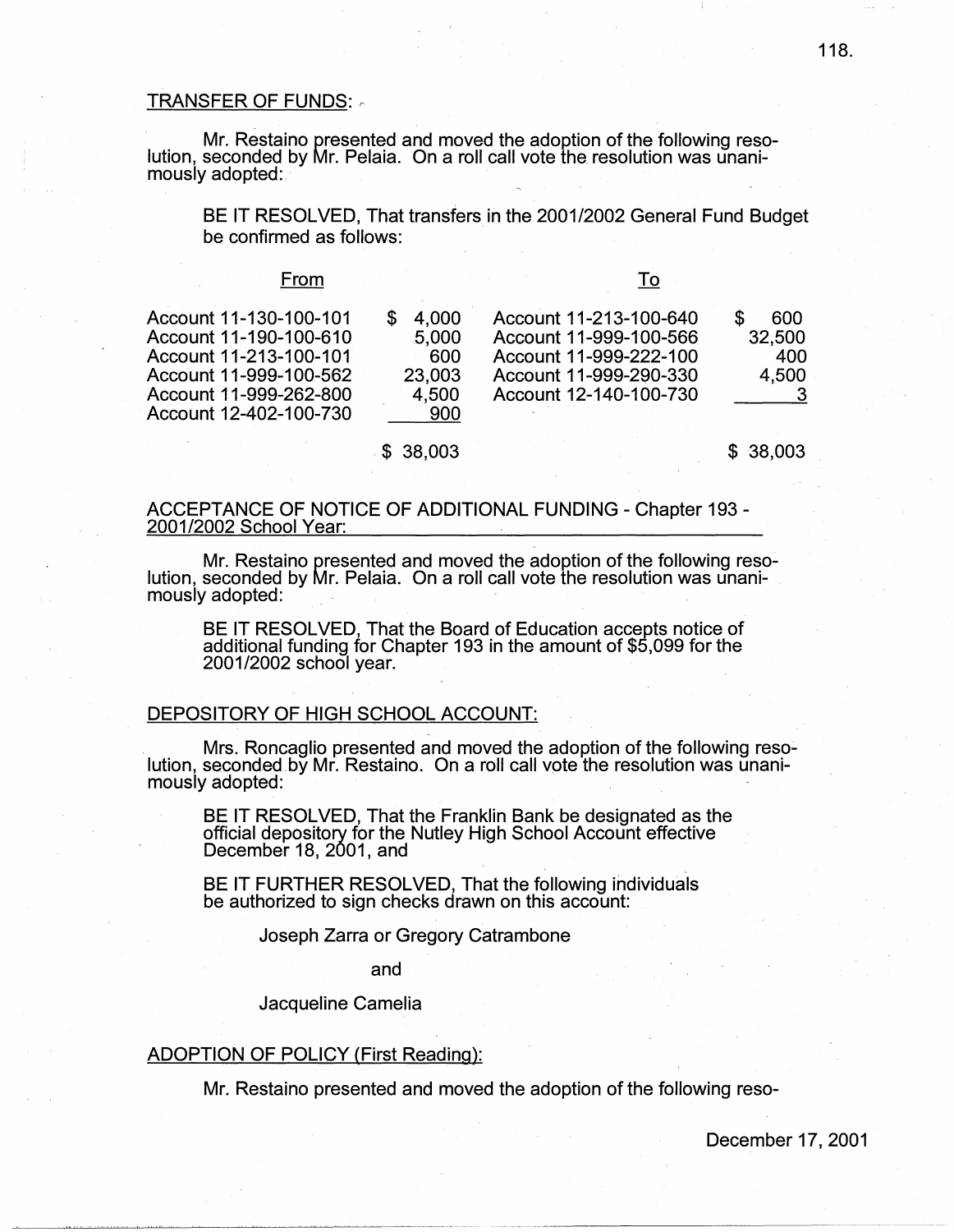lution, seconded by Mr. Pelaia. On a roll call vote the resolution was unanimously adopted:

Mrs. Alamo also thanked Mr. Sincaglia and Dr. Vivinetto for their invaluable input in preparing this policy.

BE IT RESOLVED, That the Board of Education adopts the following policy (first reading):

Policy #805 (8420) Emergencies and Disaster Schedule E<br>Preparedness

### TESTIMONIAL-Teacher: Miss Janet Jelenski

Mr. Restaino presented and moved the adoption of the following resolution, seconded by Dr. Parisi. The resolution was unanimously adopted by the Board.

' WHEREAS, Miss Janet Jelenski has tendered her resignation as elementary teacher, effective January 1, 2002 and has signified her intention of retiring from active service, and

WHEREAS, Miss Jelenski has taught in the Nutley Public Schools for a period of thirty-six years, and

WHEREAS, through the years Miss Jelenski has exemplified the finest qualities of the teaching profession at all times,

NOW, THEREFORE, BE IT RESOLVED, That the Board of Edu-<br>cation expresses to Miss Jelenski its deep appreciation of her long and faithful service and extends to her its best wishes for continued health and happiness, and

BE IT FURTHER RESOLVED, That this resolution be made a part ·of the minutes of this meeting and a copy presented to Miss Jelenski.

Mr. Restaino and Dr. Serafino both said that Miss Jelenski will be sorely missed as a member of the Spring Garden School Staff.

### SPECIAL CLASS PLACEMENT - Educationally Disabled Student:.

Mr. Moscaritola presented and moved the adoption of the following resolution, seconded by Mr. Pelaia. On a roll call vote the resolution was unanimously adopted:

BE IT RESOLVED, That the Board of Education authorizes the .<br>attendance of a student in out-of-district special education classes for the 2001/2002 school year as follows:

| School                               | No. of<br><b>Students</b> | Classification | <b>Effective</b><br>Date | Tuition            |
|--------------------------------------|---------------------------|----------------|--------------------------|--------------------|
| Sage Day School<br>Rochelle Park, NJ |                           | FD             |                          | 1/3/02 \$19,335.51 |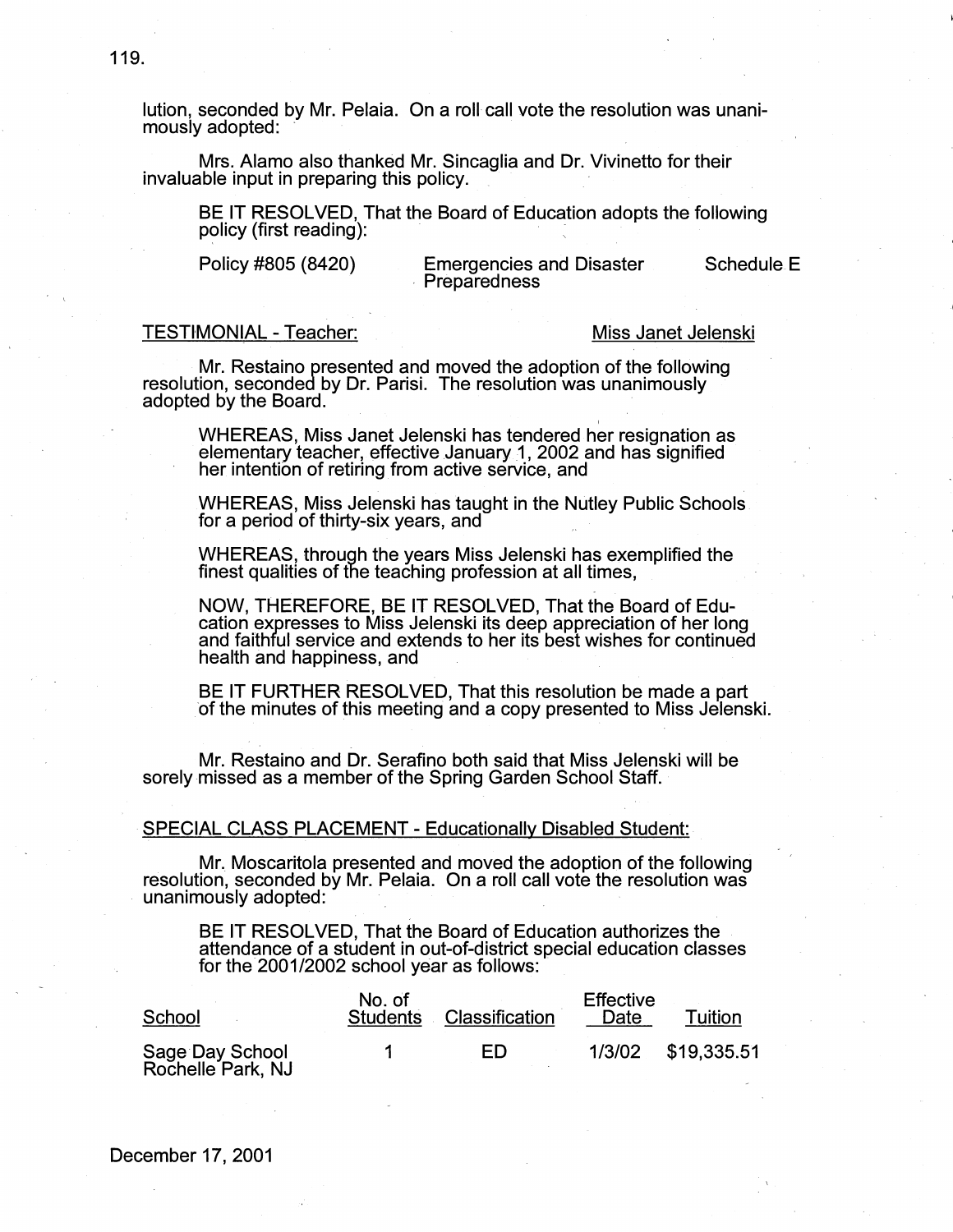### AMENDING RESOLUTION - Leave of Absence – Teacher Theresa Hrubash

Mrs. Roncaglio presented and moved the adoption of the following resolution, seconded by Mr. Pelaia. On a roll call vote the resolution was unanimously adopted:

BE IT RESOLVED, That the resolution, Leave of Abcense, adopted at the October 22, 2001 meeting of the Board of Education, be amended to reflect a change in return date of December 17, 2001.

#### APPOINTMENTS - Athletic:

Dr. Parisi presented and moved the adoption of the following resolution, seconded by Mrs. Roncaglio. On a roll call vote the resolution was unanimously adopted:

BE IT RESOLVED, That the Board of Education approves the following athletic appointments, effective December 17, 2001 for the 2001/2002 school year at the steps as indicated in accordance with the 2001/2002 Athletic Salary Guide:

| Sport                   | Name                | Step | Salary       |
|-------------------------|---------------------|------|--------------|
| <b>GIRLS BASKETBALL</b> |                     |      |              |
| <b>Head Coach</b>       | Theresa Hrubash     |      | \$4,238(2/3) |
| <b>Assistant Coach</b>  | <b>Sarah Clarke</b> | 2    | \$2,896(2/3) |

BE IT FURTHER RESOLVED, That the Board amends the resolution of October 22, 2001 appointing Sarah Clarke as interim head girls basketball coach for the 2001/2002 school year to reflect an amount of \$1,905 (1/3).

#### HEARING OF CITIZENS:

Mike Maffucci, 63 Prospect Street, expressed his concerns regarding the wrestling room and stated that he felt it was not a safe and clean environment and it is not getting the attention it deserves.

Dr. Casale thanked Mr. Maffucci for coming forward with his concerns and asked if he brought the problems of the wrestling room to the attention of the coach. He noted that there is a certain chain of command to address these issues.

Mr. Maffucci stated that he did bring his concerns to the attention of the coach about a month ago. He stated that Coach Lo Re was addressing the concerns but Mr. Maffucci did not want to speak for him.

Dr. Casale stated that it is not proper to ask Coach Lo Re to come up to the microphone so this can be addressed but he will check with the administrators regarding the status of these concerns.

Mr. Restaino said that these concerns should be addressed as soon as possible.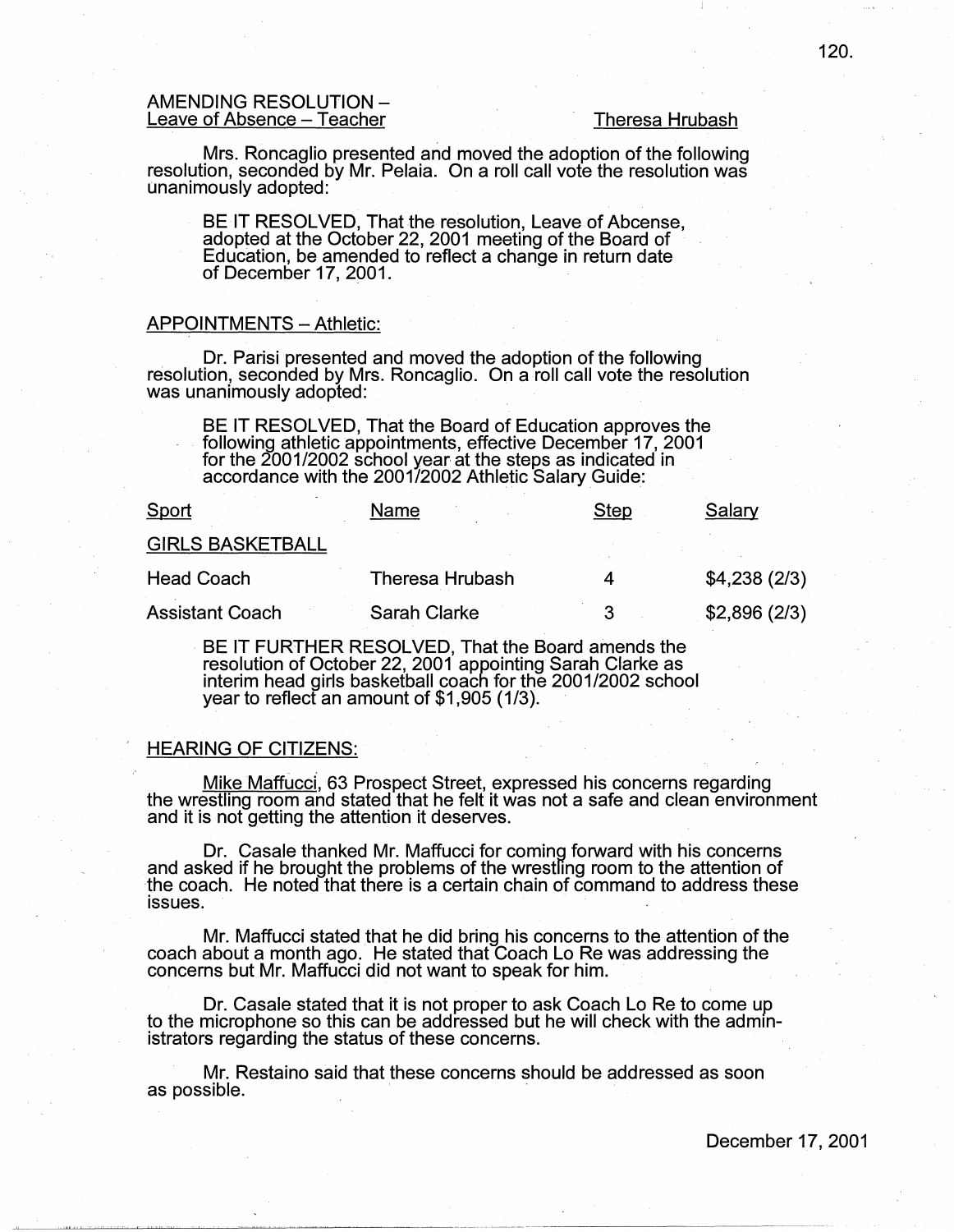Carmen Lo Re, wrestling coach, stated that he is a taxpayer and also the wrestling coach and said that the problem has been addressed through the chain of command several times. He noted that this should have been resolved in June.

Dr. Casale stated that this is a personnel issues and a proper discussion cannot take place unless all the individuals are together. He suggested a meeting with the athletic director, principal and any other administrator that is in the chain of command should be there to resolve this issue.

Mr. Lo Re stated that there may be a safety issue involved and Dr. Casale suggested he call Mr. Sincaglia to have it addressed.

Mr. Moscaritola asked if Mr. Lo Re put anything in writing stating his requests and concerns.

Mr. Lo Re said he sent a letter the week after Thanksgiving to the Athletic Department.

· Mr. Lo Re also expressed his concerns regarding the heat in the room to which Mr. Sincaglia responded. '

Janet Halchak, 51 Rhoda Avenue, read the following statement:

"My name is Janet Halchak, I am the mother of two children who attend Spring Garden School. .

"I welcome teaching my children about others faiths and beliefs. It teaches them that they will meet people in life that have different beliefs, so that as adults they have tolerance and respect for others.

"Recently my son came home from school and shared with me one of his lessons. He spoke about Hanukah and the meaning of the Menorah. He showed me this drawing and trinket. The children also learned about<br>Kwanza in school.

"My question to the Board is this - If we are teaching our children about<br>Judaism, why are we not teaching them about Christianity and the true<br>meaning of Christmas?"

Dr. Serafino asked if her concerns were addressed with the teacher and the principal. Mrs. Halchak responded that she did not speak to the teacher or . the principal.

Dr. Serafino suggested that she speak to both the teacher and principal since she feels that they might be teaching about Christianity. She noted that our community is mostly comprised of Christians and maybe not enough attention has been given to some of the other religions and we are finally doing that. She noted that this year the town put a Menorah in the Oval. She said sometimes when you try to make right you overcompensate in the other direction. She told Mrs. Halchak her point was well taken and it will be looked into.

Dr. Casale made an announcement that there will be two informational meetings regarding the referendum on January 10 and January 17. He encouraged everyone to spread the word and try to attend.

Mr. Restaino suggested that one of the meetings be held in one of the elementary schools.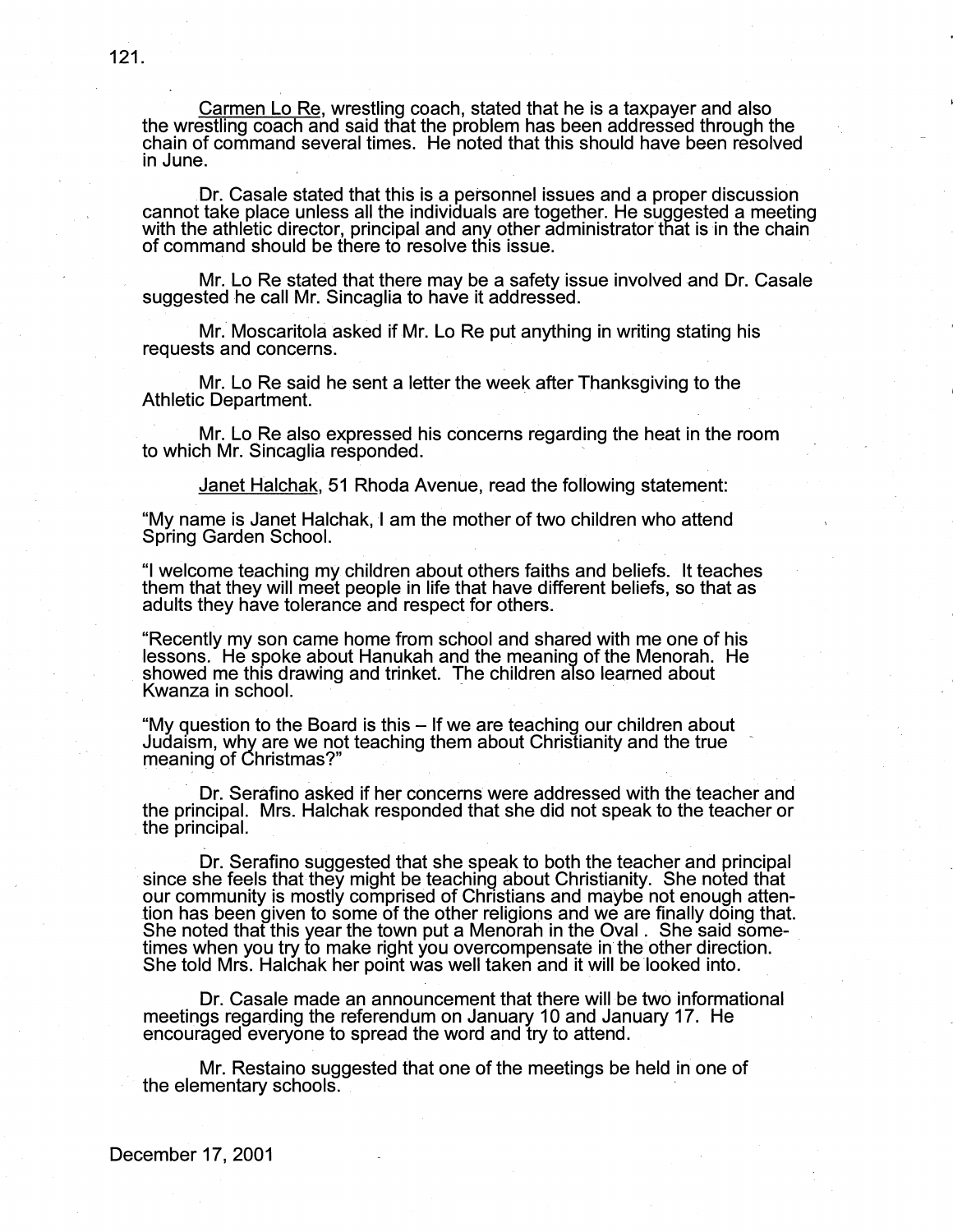#### OLD BUSINESS:

Mrs. Alamo asked about the status of the Coca-Cola machines that are going to be installed throughout the district. She stated that with all the events taking place at the high school, the district is losing money by not having any of the machines installed.

Mr. Sincaglia said that our original Coca-Cola representative moved to another position in the company and the Legal Department in Atlanta had not received information that was supposed to be reviewed. He said that after finally talking to the Legal Department on Thursday there are pending issues that still have to be resolved. He said that he was in touch with the original representative's boss as to where the machines should be placed and hopes to resolve this soon.

. Dr. Parisi said that after all the controversy created this summer regarding the Extended Day Program he would like to commend Dr. Serafino and the Extended Day Program Committee for working with Commissioner Cocchiola and assuring the parents and their children a smooth transition.

Dr. Serafino thanked Mrs. Maria Gervasio and Mrs. Mariana Franciosa for their help in implementing this program. She also thanked the secretarial staff for their hard work this week.

Dr. Casale commended Dr. Serafino for having the foresight to move this program into the Board of Education before it was mandated by the state.

### NEW BUSINESS:

#### None

· Dr. Casale stated that the Board is waiting to hear from Trenton for final approval of the exact numbers for the referendum. He said once this is approved it will allow us to approve the wording of the referendum as it will appear on the voting ballot. He said a meeting is scheduled for Thursday,<br>December 20, 2001 to approve the wording. Dr. Casale stated that there is a chance that the state will not get back to us in time for that meeting.

Mr. Sincagila stated that if the action cannot be taken at that time, we will have to meet either January 2 or January 3 to legally get on the ballot.

#### RESOLUTION TO CLOSE MEETING TO THE PUBLIC:

Dr. Casale asked Mr. Sincaglia to read the following resolution:

WHEREAS, the Board of Education will be discussing matters exempt from public discussion pursuant to N.J.S.A. 10:4-12,

NOW, THEREFORE, BE IT RESOLVED, That the Board of Education adjourned to closed executive session at this time, and